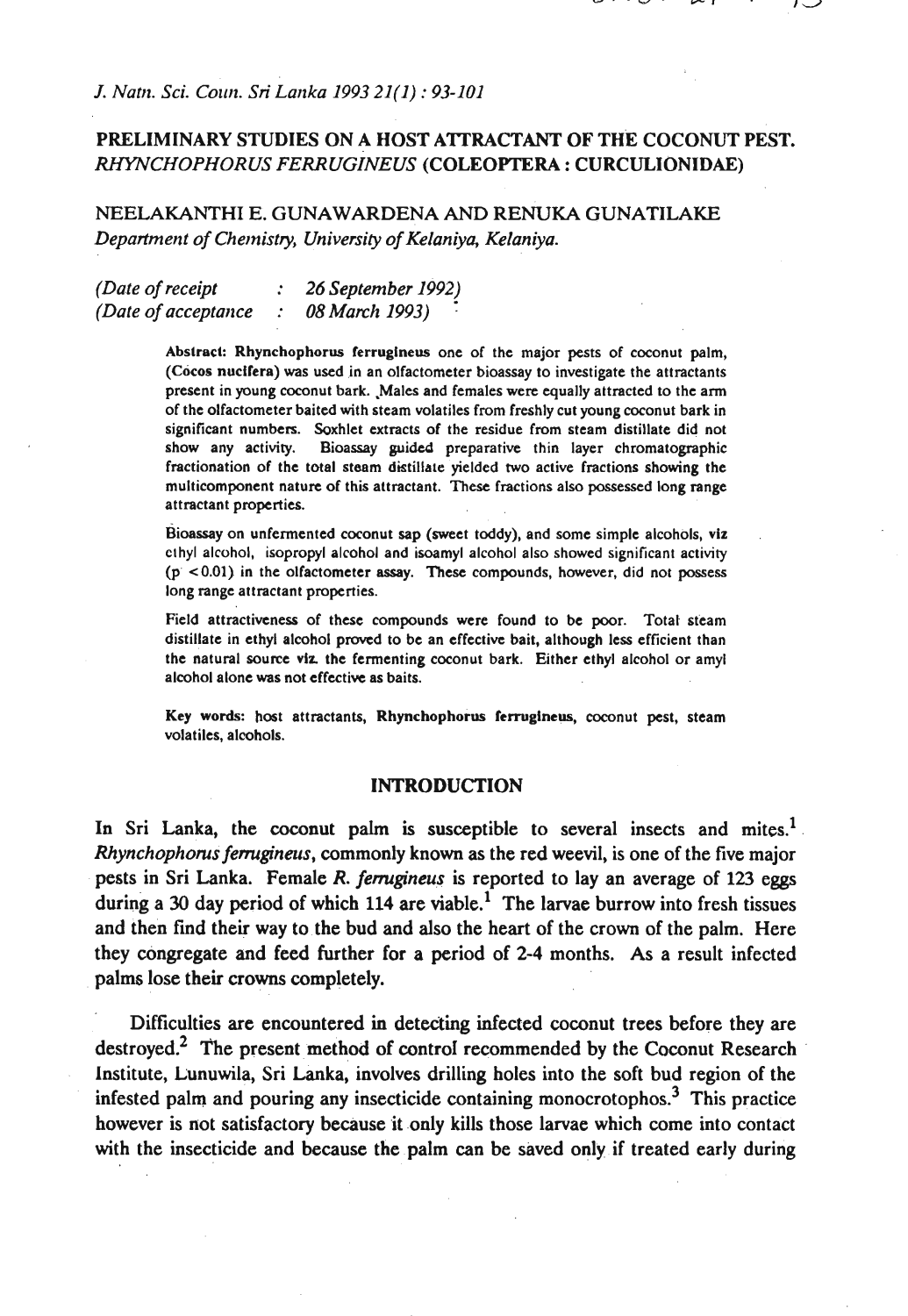infestation. The hazardous nature of the operation and possible environmental pollution with insecticide are other concerns arising from the use of this method. Another approach involves the use of an electronic device for detecting red weevils inside the coconut trunk.4 This method, however, is expensive for routine use. Little is known about the chemical ecology of the *Rhynchophorus* species. A male aggregation pheromone has been recently identified in the American palm weevil, R. *palmanum*<sup>5</sup> The fermenting sap oozing from wounded coconut palms is known to attract red weevils to the palm6 in Sri Lanka. **A** chemical was thought to be released from the damaged tissue which could help red weevils to find the plant. Attraction of insects to host volatiles is known to occur in several coleopterans **7B,** including curculionids? The useful role of insect pheromone attractants in integrated pest management strategies,<sup>10</sup> and the mass trapping of *Glischrochilus* species <sup>11,12,13</sup> with odour baits suggest the use of host attractants as an alternative to conventional pesticides. The hypothesis used is that a trap baited with an attractant (or more probably a synthetic equivalent) in the field will attract pests in the area. If the trap catch is high, this would be a means of reducing the pest population. On the other hand if the trap catch is low, at least the information would demonstrate the presence of the pest in the area so that suitable precadtions may be taken.<sup>10</sup>

This paper reports the results of a preliminary study to investigate the presence of chemical attractants in the sap of coconut bark to R. *femrgineus.* 

#### METHODS AND MATERIALS

Steam distillate and soxhlet extract: Young coconut bark was cut into small pieces and steam distilled for 5 h. The aqueous layer which resulted was saturated with NaCl and extracted with 3x200ml diethyl ether GPR grade, (BDH London). The ether phase was dried over magnesium sulfate and concentrated *in vacuo* down to 20 ml. Due to the volatile nature of the attractants the solvent was not completely removed from the extract and a concentrated ether solution was used in all experiments. The residue from the steam distillate was subjected to soxhlet extraction with methanol for 6 h and the solution which resulted was concentrated *in vacuo*.

Fractionation of the total extract: A concentrated solution of the steam volatiles was introduced onto two preparative tlc plates (20 cm  $x$  20 cm, Silica gel  $F_{254}$ , Aldrich Chemical Co., **UK)** and developed with the solvent system, petroleum ether arid methylene chloride (3:1). Seven bands corresponding to Rf values of 0.25, 0.31, 0.40, 0.52, 0.66, 0.76, 0.91 were cut and eluted with diethyl ether. Each fraction was concentrated to 1 ml and tested for biological activity.

Laboratory Bioassay: Larvae of R. ferrugineus obtained from an infested coconut palm were.introduced into a freshly cut young coconut trunk which was placed in a wooden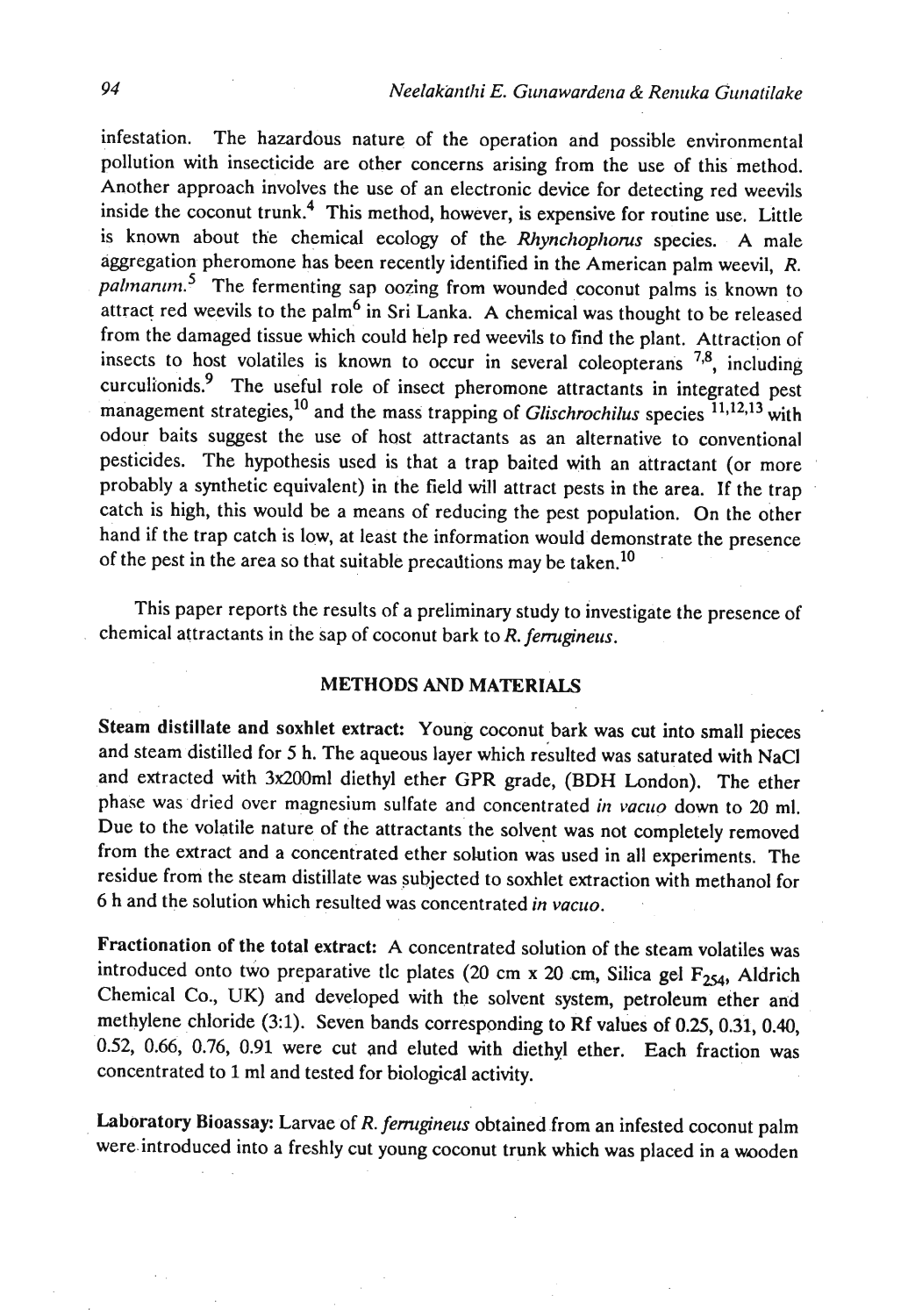cage fitted with a wire mesh for ventilation. Adults emerging from the trunk were transferred into a moist container and were fed with sugar cane/10% sugar solutions. Laboratory temperature was maintalned at  $29^0C \pm 2^0C$  and relative humidity at 80 **+4%.** All bioassays were done between 1000-1300 h and the bioassay was not repeated on insects on the same day.

Bioassay for short range activity: Choice test was performed in a Y-shaped olfactometer14 using **0.1** ml of the test substance (concentrated total extract, fractions 3 and 4 , neat alcohols and distilled water) in the baited arm. Baits were prepared by introducing 0.1 ml of the substance onto filter paper and allowing the solvent to evaporate. In the same manner blanks were prepared using diethyl ether. Baits were introduced into one arm and the blanks to the other arm of the Y tube. Immediately afterwards, a slow stream **of** air was passed through both arms, A and B and the insect tube containing 5 - **12** insects at a time was fitted into the stem of the **Y** tube. Each substance was tested with 6-15 batches of insects. Among those insects moving forward their ability to choose the baited arm was considered the criterion for activity<sup>15</sup> in this assay. Hence the number of insects moved to each arm were counted after **2** min. Mean percentages of weevils attracted to arm A and B were compared by the Student's t test.

Bioassay for long range activity: A long tunnel made with PVC rings and polythene lining (12 cm diameter **x** 3.0 m in length) was used (Figure 1). The bait was kept inside one end (A) of the tube and insects were released from the other end (C) while maintaining a slow stream of air over the bait towards the insects. Movement of insects towards the bait was the criterion for attraction.<sup>16</sup> Hence the number of insects in part A of the tube was counted after a period of 5 min.



**Figure 1: The wind tunnel used In the long range activity bioassay or iest compounds, with R.** ' ferrugineus.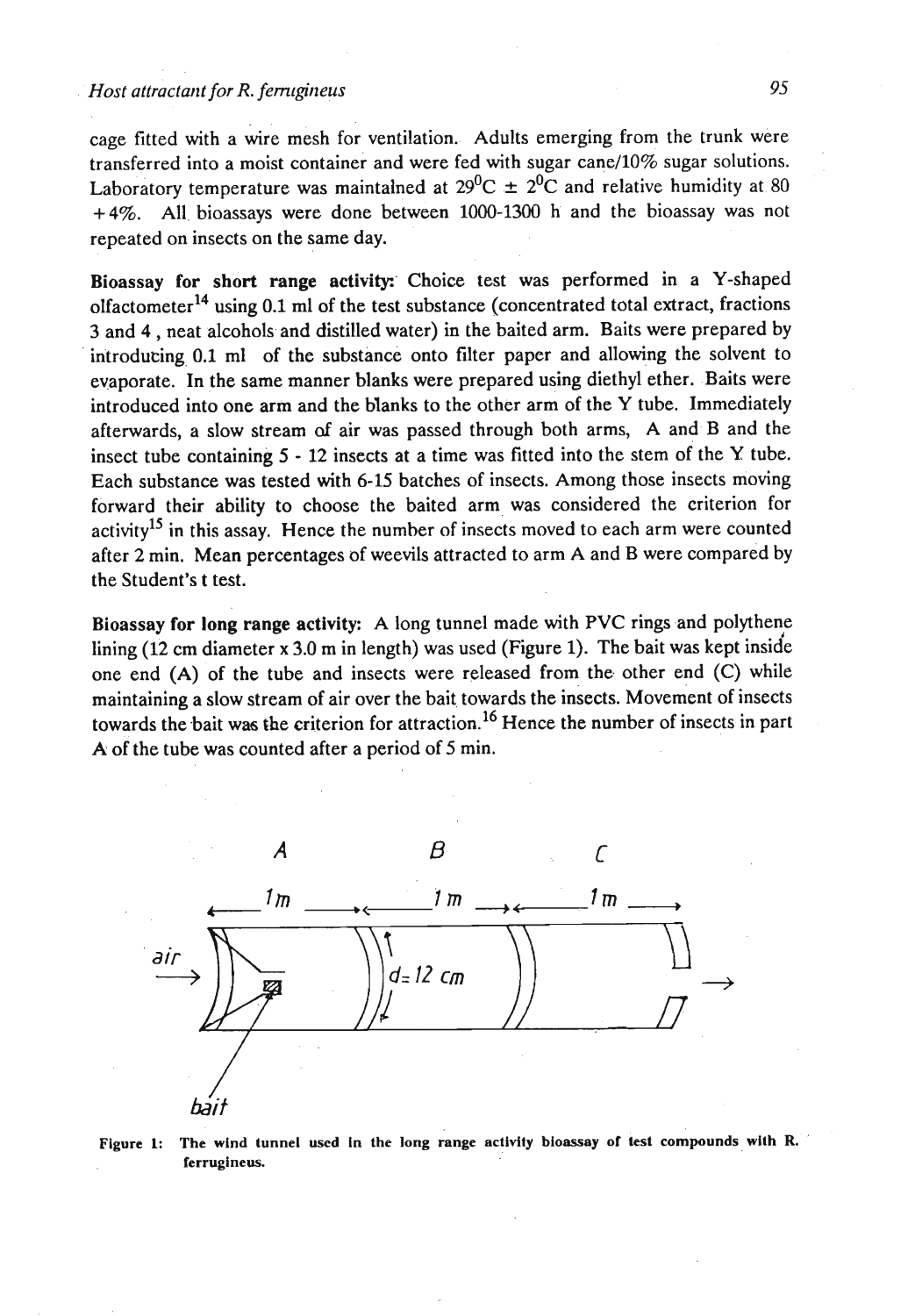Field testing: Field tests were carried out following the guidelines described by Cardc and Elkinton.<sup>17</sup> Metal boxes (31 cm x 16.5 cm x 10 cm) were fitted with a wirc mesh on top (Figure 2). The inner surface of these boxes treated with glue (polybutene, Nissaki) were kept at a height of 4 ft adjacent to coconut palms. Bait (5 ml of concentrated solutions/ neat liquids) in polyethylene vials (Aldrich Chemical Co, UK) was hung inside the trap. Each bait was tested in triplicate. The traps were set 25 m apart and were placed in coconut fields at Lunuwila and Kelaniya. The trap catch for each bait was noted daily for 14 days.



**Figure 2: The trap used in field trnppingof R ferrugineus.** 

#### RESULTS

### Biological activity

Adult red weevils lived for approximately 2 months, but responded well towards attractants only during the first two weeks after emergence. Hence only insects less than two weeks old were used in the assay. In general, males responded faster than females.

#### Short range activity

Snout movements followed by rapid movement of insects towards the Y junction of the olfactorneter followed by the selection of the baited arm within minutes was seen as responses to attractants. Non-attractants did not elicit these responses and 80% insects remained in the insect tube or part C of the olfactometre.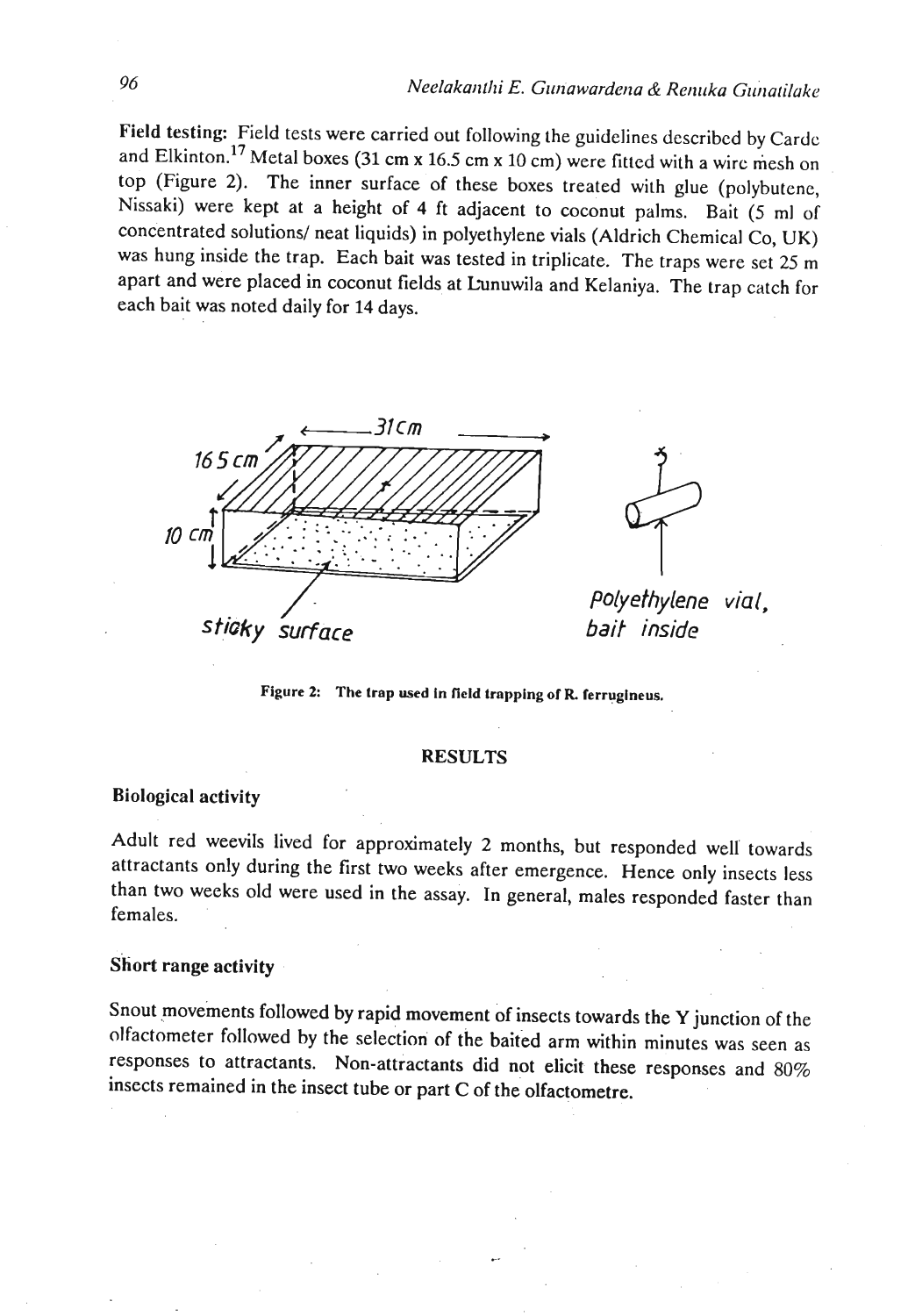# *Host attractant for R. ferrugineus 97 97*

Steam distillate of the coconut bark, tlc fractions 3 ( $R_f$  0.31) and 4 ( $R_f$  0.41) were attractive to both males and females, with the mean percentage of insects choosing the baited arm being  $65.1\% \pm 4.8, 68.5\% \pm 7.1$  and  $72.1\% \pm 3.7$  respectively (Table 1). In all these cases the mean number of insects selecting the baited arm differed significantly from the non baited arm (Student's t-test,  $p \ge 0.01$ ). 85.8% insects did not move forward with the soxhlet extracts as bait and no preference was seen for the baited arm. Similar behaviour was observed when distilled water was used as the bait. (Table 1). Alcohols elicited highest activity in the olfactometer assay. Isopropyl and isoamyl alcohols elicited higher responses than ethyl alcohol. Sweet toddy elicited a similar level of response to that of isopropyl alcohol (Table 1).

|                          |                     |                                | $%$ mean of insects + selecting<br>arms of olfactometer <sup>+</sup> |                                     |        | $%$ mean of<br>insects not<br>responding |
|--------------------------|---------------------|--------------------------------|----------------------------------------------------------------------|-------------------------------------|--------|------------------------------------------|
| <b>Test</b><br>substance | Total no<br>insects | No. of<br>batches<br>$(n)^{2}$ | baited<br>arm<br>A                                                   | non-baited<br>$\text{Iarm***}$<br>B | p      | Insect tube<br>$+C$ arm                  |
| Distilled<br>water       | 85                  | 10                             | $8.0 \pm 2.9$                                                        | $8.2 \pm 1.5$                       | n.s    | $83.8 \pm 3.2$                           |
| Steam<br>distillate      | 90                  | 11                             | $65.1 \pm 4.8$                                                       | $9.6 \pm 3.4$                       | < 0.01 | $25.3 \pm 5.2$                           |
| Soxhlet<br>extract       | 160                 | 17                             | $6.5 \pm 2.2$                                                        | $7.6 \pm 1.6$                       | n.s    | $85.8 \pm 2.6$                           |
| Sweet toddy              | 104 <sup>3</sup>    | 12                             | $78.6 \pm 5.4$                                                       | $17.0 \pm 5.0$                      | < 0.01 | $4.4 \pm 1.6$                            |
| Ethyl<br>alcohol         | 94                  | 12                             | $73.0 \pm 5.6$                                                       | $17.1 \pm 4.4$                      | < 0.01 | $9.9 \pm 3.1$                            |
| Isopropyl<br>alcohol     | 97                  | 11                             | $80.3 \pm 4.4$                                                       | $10.6 \pm 2.5$                      | < 0.01 | $9.1 \pm 3.3$                            |
| Isoamyl<br>alcohol       | 111                 | 13                             | $79.0 \pm 4.0$                                                       | $14.1 \pm 3.1$                      | < 0.01 | $6.9 \pm 2.4$                            |
| Fraction -3              | 40                  | 6                              | $68.5 \pm 7.1$                                                       | $15.3 \pm 8.4$                      | < 0.01 | $19.2 \pm 3.9$                           |
| Fraction-4               | 40                  | 6                              | $72.1 \pm 3.7$                                                       | $10.4 \pm 2.1$                      | < 0.01 | $17.5 \pm 3.4$                           |

|  | Table 1: Olfactometer bioassay with adult male and female R. ferrugineus |  |
|--|--------------------------------------------------------------------------|--|
|--|--------------------------------------------------------------------------|--|

# **0.1 mlof the concentrakd solutions were used in the cqse of steam distillate and fractions (3 and 4). Same ambunts of the nenl liquids were'used In the case of alcohols,** 

**Each batch consisted of5-12 unsexed insects** 

Only those moved forward and passed the Y-junction were considered in statistical analysis **(Student's t test).** \*\*

**Values are mean 2 standnrd error or the menn.**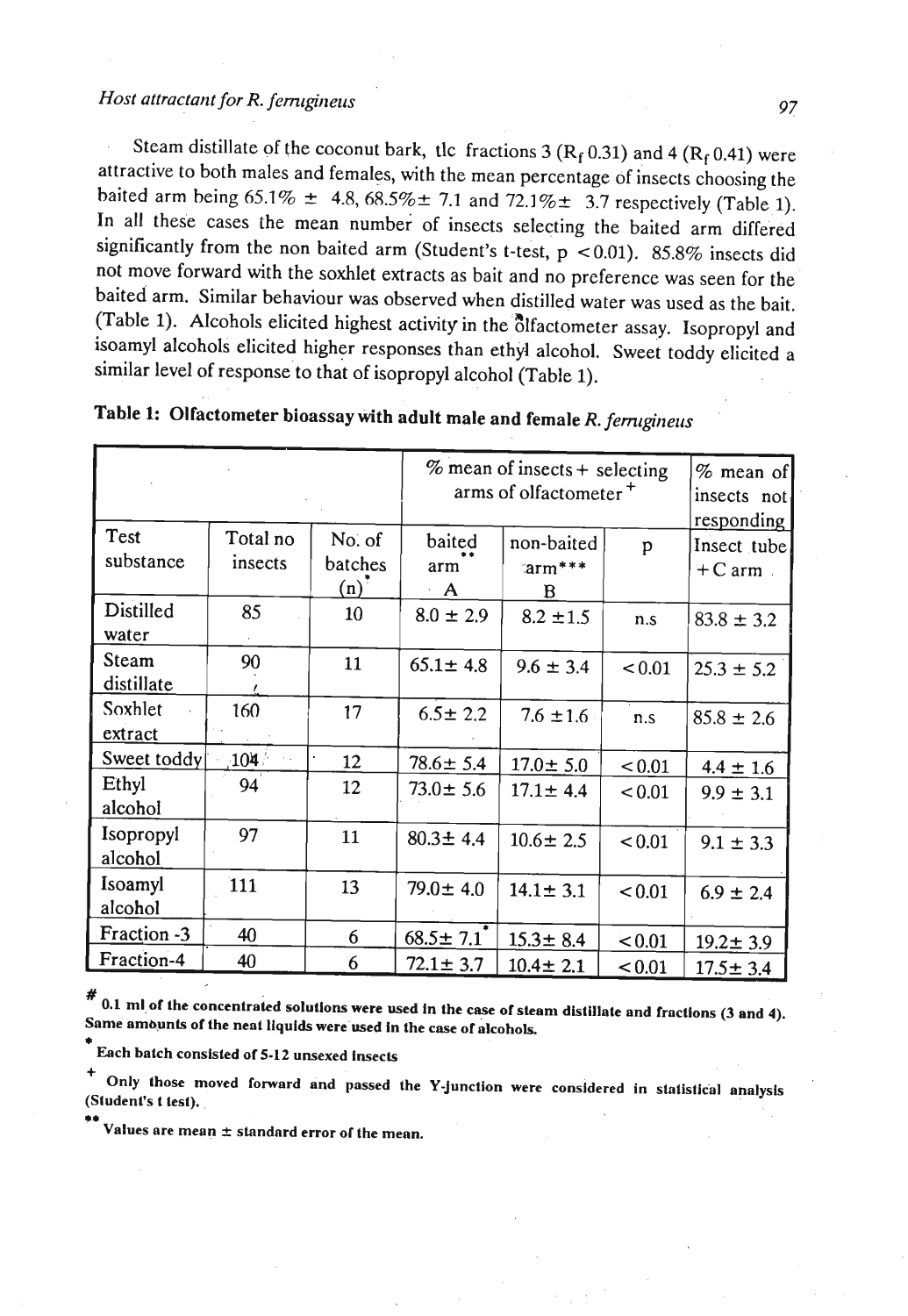## Long range activity

Orientation in the direction of the bait and preflight wingfanning were seen along with the major criterion for activity used in the assay **viz.** the movement into section A (Figure 1) where the bait was kept. In this experiment the total extract and the tlc fraction 4 showed the highest activities. tlc fraction 3 was less active (Table 2). Ethyl alcohol and isopropyl alcohol were inactive in the long range assay (Table 2).

## Table 2: Long range attractants of R. ferrugineus.

| Bait              | %A     | $\%B$ | $\%C$ |
|-------------------|--------|-------|-------|
| Ethyl alcohol     |        |       | 86    |
| Isopropyl alcohol | $00\,$ |       |       |
| Fraction 3        |        |       |       |
| Fraction 4        |        |       |       |
| Total extract     |        |       |       |

Tolal number of 10 Insects were used in each **assay** and the **results** are mean percenlnges of three replicate assays in each section of the wind tunnel.

## Field assay

Both males and females were caught in traps in approximately equal numbers. The baits containing a mixture of ethyl alcohol and steam distillate and fermenting exposed coconut bark, caught weevils while ethyl alcohol, amyl alcohol and the blank caught no weevils (Table 3).

Table 3: Field trapping of *R. Ferrugineus* with bait.

| Bait <sup>*</sup>              | Mean* no of red weevils trapped 14 days |
|--------------------------------|-----------------------------------------|
| Ethyl alcohol                  | 00                                      |
| Amyl alcohol                   | 00                                      |
| Steam distillate:              | 1.0 (range $0-2$ )                      |
| Ethyl alcohol $(1:1, w/w)$     |                                         |
| <b>Fermenting Coconut bark</b> | 6.3 (range 5-8)                         |
| <b>Blank</b>                   | າດ                                      |

Run June 6<sup>th</sup> - 20<sup>th</sup> and July 1<sup>st</sup> - 15<sup>th</sup> 1987, Coconut Estate, Lunuwila and Waragoda, Kelaniya Sri Lanka. Results are means of three replicates.

 $\#$  5ml of the concentrated solutions/neat liquids were used in polyethylene vials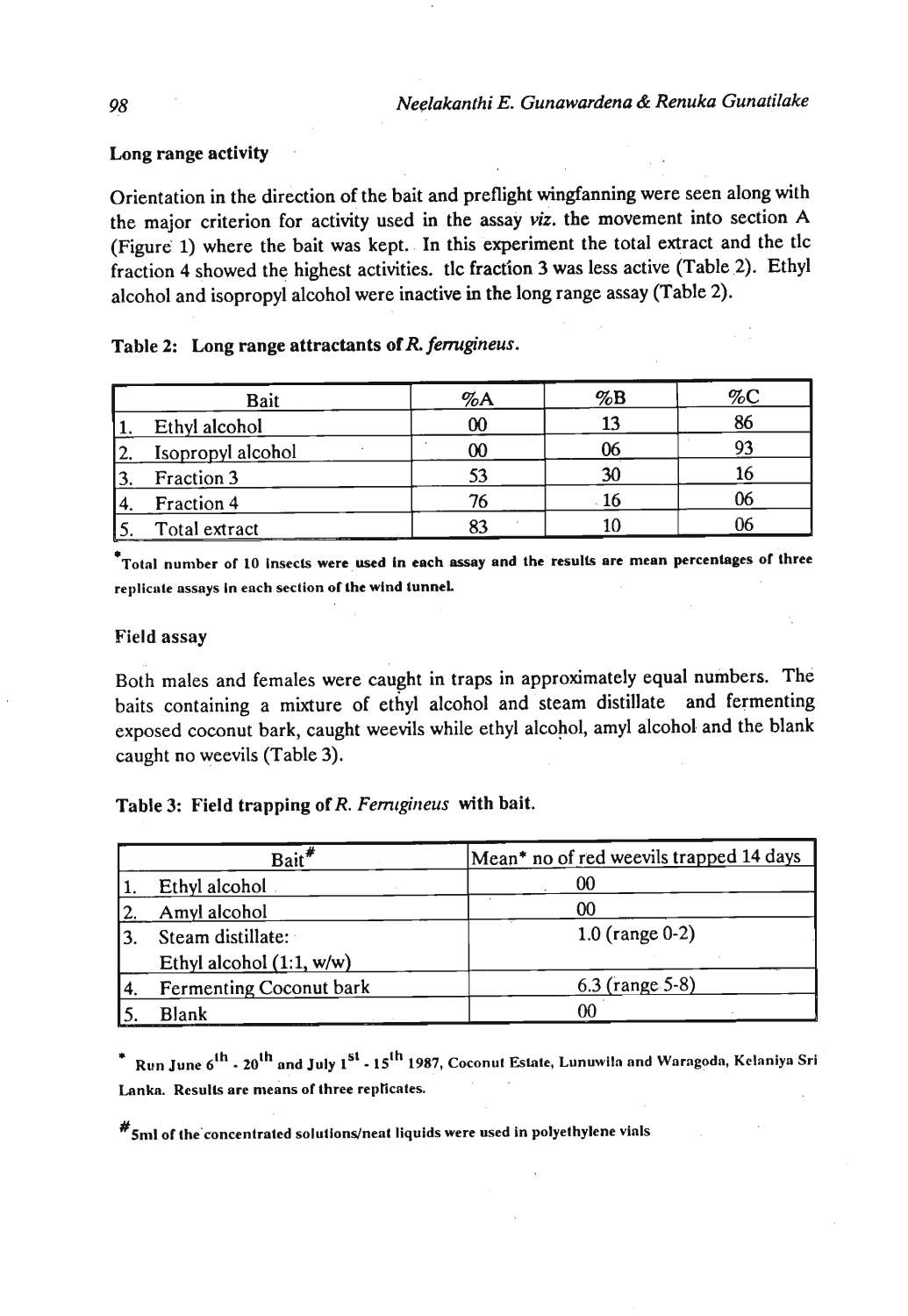#### **DISCUSSION**

Attraction of R. *femigineus* to the total steam distillate of coconut bark and it's tlc fractions, sweet toddy and some lower alcohols was shown in laboratory assays. In both long and short range assays, movement of insects in the direction of the bait was the most prominent response. These data are in agreement with that for the palm weevil *Rhynchophorus palmarum* which was also shown to be attracted to coconut stem tissue. **<sup>18</sup>**

Fractionation of the total steam distillate resulted in two fractions having long range attractant properties. This indicates the involvement of specific volatile compounds that are responsible for luring this pest from long distances. Such substances can have practical applications in the control of R. *ferrugineus*. From structure-activity relationships already known in the field of insect attractants, chirality and the presence of specific olefinic bonds are important in long range attraction<sup>19</sup> Therefore ethyl alcohol and iso propyl alcohol may not be important in luring the weevil from a long distance and this is confirmed by our results. But such small molecules may play an important role at a short range. Strong attractant properties of the lower alcohols at short range is evident from our olfactometer assays. It is therefore possible that both types of attractant are important for the pest to find a wounded coconut palm.

Field results were encouraging only with a mixture of ethyl alcohol and the steam distillate. Since fermenting coconut bark, under the same conditions, caught nearly double the number of weevils, the results indicate some missing components in the  $\frac{m}{\sqrt{m}}$  Field experiments also need to be improved with respect to the binder trap  $\frac{1}{2}$ 

The identification of chemicals responsible for attraction is the next step in our study. Only recently a number of attractants have bcen identified in the family Curculinoidae. For example, *Aitfhoitolltlrs grartdis* (Curculinoidae) has been found to  $\frac{1}{2}$  receptors<sup>9</sup> for *B*-caryophyllene, trans-2-hexen-1-ol, t- $\beta$ -ocimene, possess receptors<sup>9</sup> for  $\beta$ -caryophyllene, trans-2-hexen-1-ol, t- $\beta$ -ocimene, benzaldehyde, linalool and  $\beta$ -bisabolol which are it's host plant volatiles. Similarly the aggregation pheromone of the American palm weevil, *Rhynchophonts palmantm* (Curculionidae) has been identified5 as **(2E)-6-methyl-2-hepten-4-01.** Considering the above, and the results of our preliminary studies it is possible to expect a multicomponent attractant with much polar character, possibly chiral alcohols. A report on R. *palmanum*<sup>18</sup> suggests that this pest can be trapped successfully with an artificial bait containing malt, skatol, and isoamyl acetate with a catch of 191 insects/14 days, compared with coconut stem tissue which caught only 50 insects under the same days, compared with eccentral conditions. the natural attractant.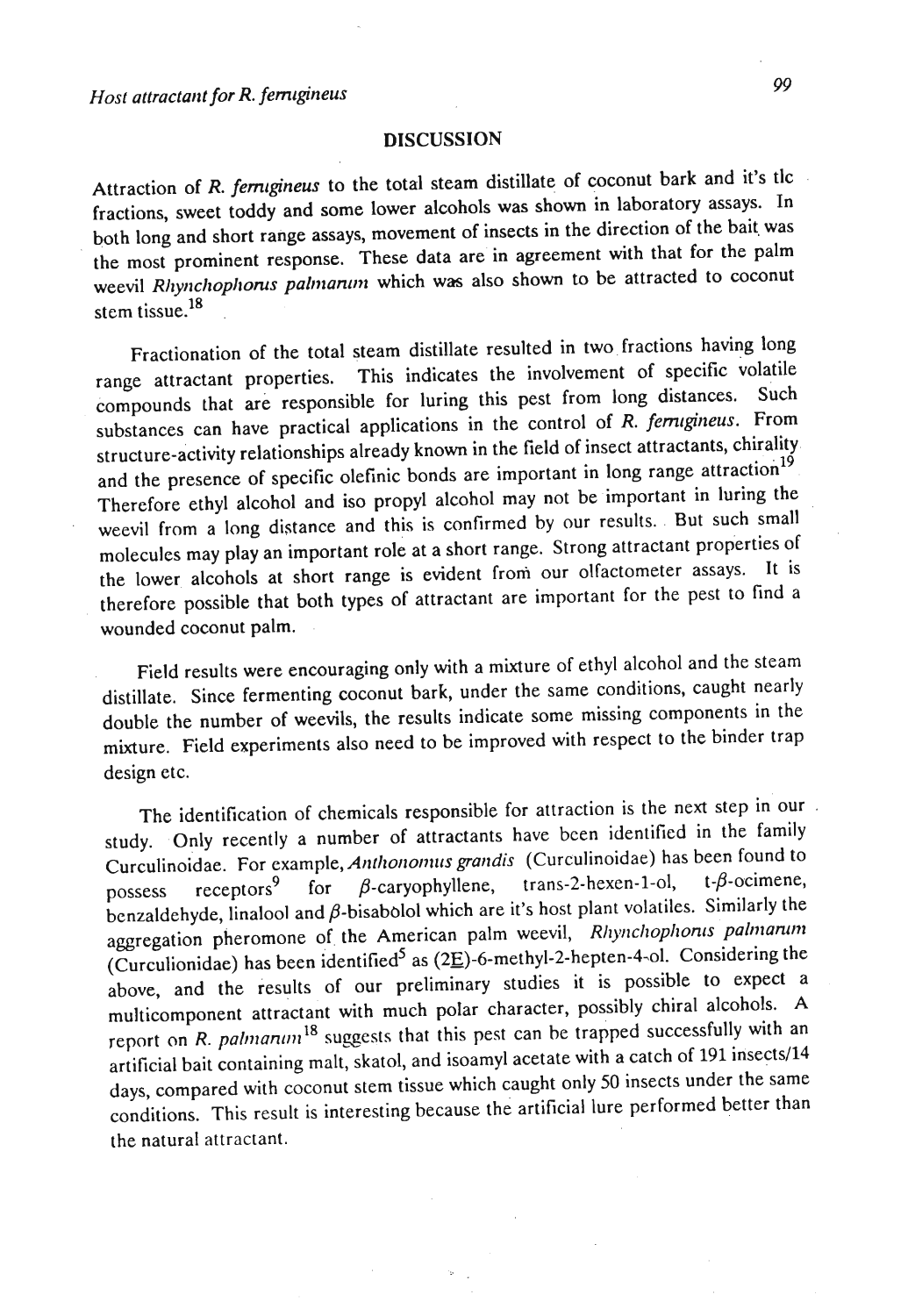## Acknowledgements

This investigation was supported by the International Foundation for Science, Sweden (F/936-2) and the Natural Resources, Energy and Science Authority (RG/87/B/5). The advice and the assistance of Dr P. Kanagaratnam, former Head, Crop Protection Division, Coconut Research Institute, Lunuwila, is gratefully acknowledged.

## **References**

- 1. Pinto J.L.J.G. (1984). Red weevil pest of coconut, Coconut Bulletin, Coconut Research Board of Sri Lanka. 1(2):36.
- Report of the crop protection division (1975). Coconut Quarterly 26:51-56.  $2.$
- Estate management and pest control, Advisory Leaflet, No. 37 and 50, Coconut  $3.$ Research Institute, Lunuwila, Sri Lanka.
- An electronic device for the detection of red weevil infestations. (1971). Coconut  $4.$ Research Board, Lunuwila, Sri Lanka.
- Rochar D., Malosse C., Lettere M., Ducrot P., Zagatti P., Renou M. & 5. Descoins C. (1991). Male produced aggregation pheromone of the American palm weevil, Rhynchophorus palmanum (Coleoptera, Curculionidae): Collection, identification, electrophysiological activity and laboratory bioassay. Journal of Chemical Ecology 17:2127-2141.
- 6. Gunatilake R. & Gunawardena N.E. (1986). Ethyl alcohol: A major attractant of Red Weevil (Rhynchophonts ferrugineus). Proceedings of the Sri Lanka Association for the Advancement of Science 42:70.
- Lin H. & Phelan P.L. (1991). Identification of food volatiles attractive to 7. Glischrochilus quadrisiquatus and G. faciatus (Coleoptera: Nitidulidae). Journal of Chemical Ecology, 17:1273-1286.
- Lin H. & Phelan P.L. (1991). Identification of food volatiles attractive to 8. Carpophilus luqubris (Colcoptera: Nitidulidae). Journal of Chemical Ecology 17:1273-1286.
- 9. Dickens J.C. (1990). Specialized receptor neurons for pheromones and host plant odors in the boll weevil. Anthonomus grandis Boh (Coleoptera: Curculinoidae). Chemical Senses 15(3):311-331.
- 10. Champion D.G. (1984). Survey of pheromone uses in pest control. In Techniques in pheromone research (Eds. Hummel H.E. & Miller T.A.) pp. 406-449. Springer and Verlag. New York.